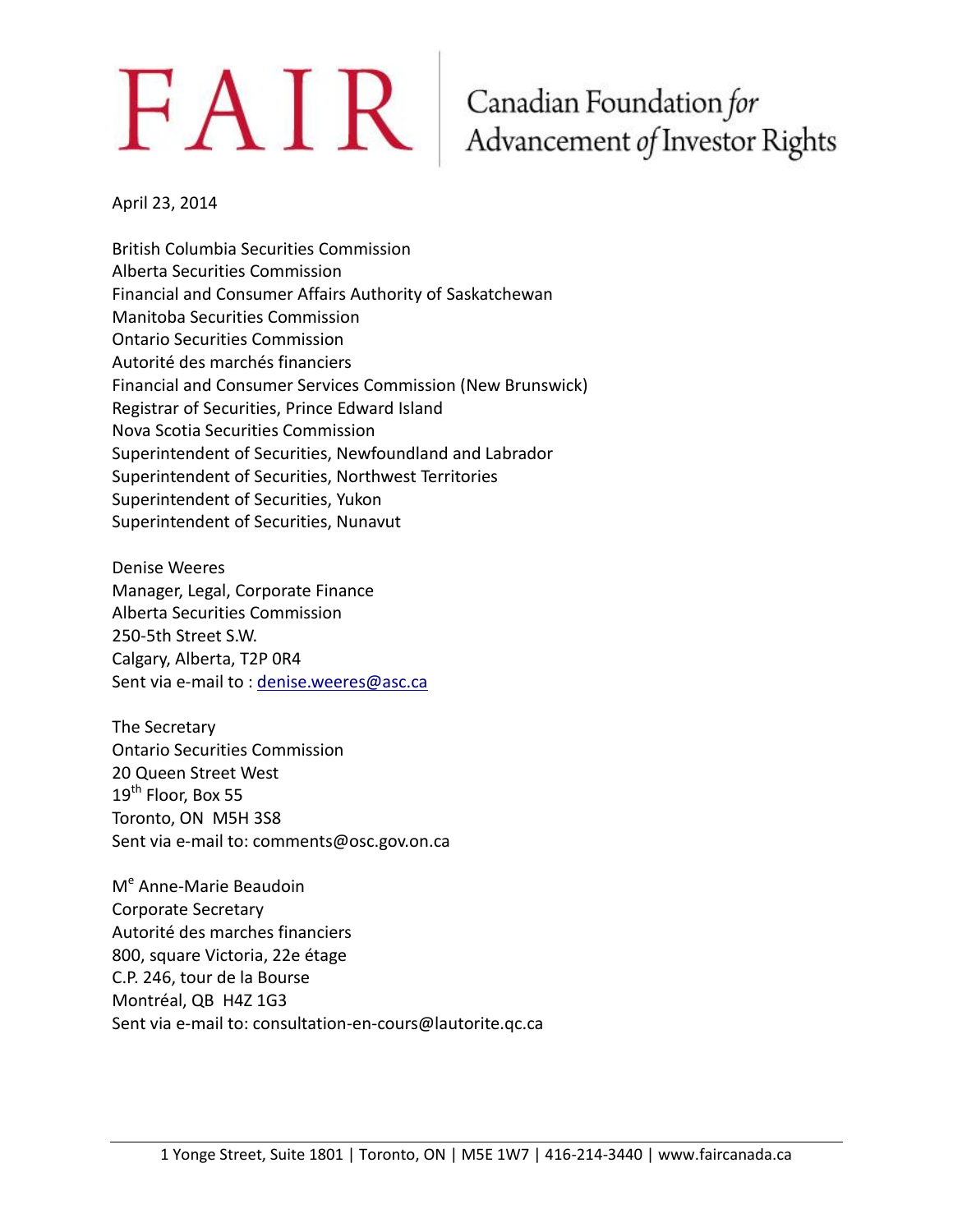# FAIR

**RE: CSA Notice and Request for Comment on Proposed Amendments to National Instrument 45-106 Prospectus and Registration Exemptions Relating to the Short-term Debt Prospectus Exemption and Proposed Securitized Products Amendments (the "Notice")**

FAIR Canada is pleased to offer comments on the Request for Comment by the Canadian Securities Administrators ("**CSA**") regarding the proposed amendments for the Short-Term Debt Prospectus Exemption and the Short-Term Securitized Products Prospectus Exemption set out in the Notice dated January 23, 2014.

FAIR Canada is a national, non-profit organization dedicated to putting investors first. As a voice of Canadian investors, FAIR Canada is committed to advocating for stronger investor protections in securities regulation. Visit [www.faircanada.ca](http://www.faircanada.ca/) for more information.

#### **Introduction**

Securitization was a major factor in the world financial crisis, particularly as it related to securitized subprime mortgages in the United States (collateralized debt obligations ("**CDOs**")) and securitized credit default instruments that used derivatives to amplify the risk already inherently present in the CDO market. While Canada suffered much less than other jurisdictions during the global financial crisis, it did not escape unscathed. The asset-backed commercial paper ("**ABCP**") crisis that occurred in Canada foreshadowed some of the financial crisis events that happened later and was similar in nature.<sup>1</sup> The ACBP crisis provided an illustration of what can go wrong with the creation and sale of complex financial products on an exempt basis and illustrated the dangers of conflicts of interest and the inappropriate use of ratings as a substitute for a real understanding of the product and its risk. Over 1,800 individual investors as well as institutional investors lost billions of dollars. The causes of the ABCP crisis and the flawed assumptions upon which ABCP was sold have been well-documented.<sup>2</sup> The ABCP crisis and the subsequent world financial crisis focused attention on many needed areas of regulatory reform.

#### **FAIR Canada's Comments and Recommendations**

1. Reform of Exempt Market– Wealth Should Not be Used as a Proxy for Sophistication: FAIR Canada believes that reforms are needed governing the sale of the sale of exempt

 $\overline{a}$ <sup>1</sup> Christie Ford, "Financial Innovation and Flexible Regulation: Destabilizing the Regulatory State", available online a[t http://papers.ssrn.com/sol3/papers.cfm?abstract\\_id=2403092.](http://papers.ssrn.com/sol3/papers.cfm?abstract_id=2403092)

<sup>&</sup>lt;sup>2</sup> See John Chant, "The ABCP Crisis in Canada: The Implications for the Regulation of Financial Markets, A Research Study Prepared for the Expert Panel on Securities Regulation", available online at [http://www.expertpanel.ca/documents/research-studies/The%20ABCP%20Crisis%20in%20Canada%20-](http://www.expertpanel.ca/documents/research-studies/The%20ABCP%20Crisis%20in%20Canada%20-%20Chant.English.pdf) [%20Chant.English.pdf;](http://www.expertpanel.ca/documents/research-studies/The%20ABCP%20Crisis%20in%20Canada%20-%20Chant.English.pdf) Supra, note 1.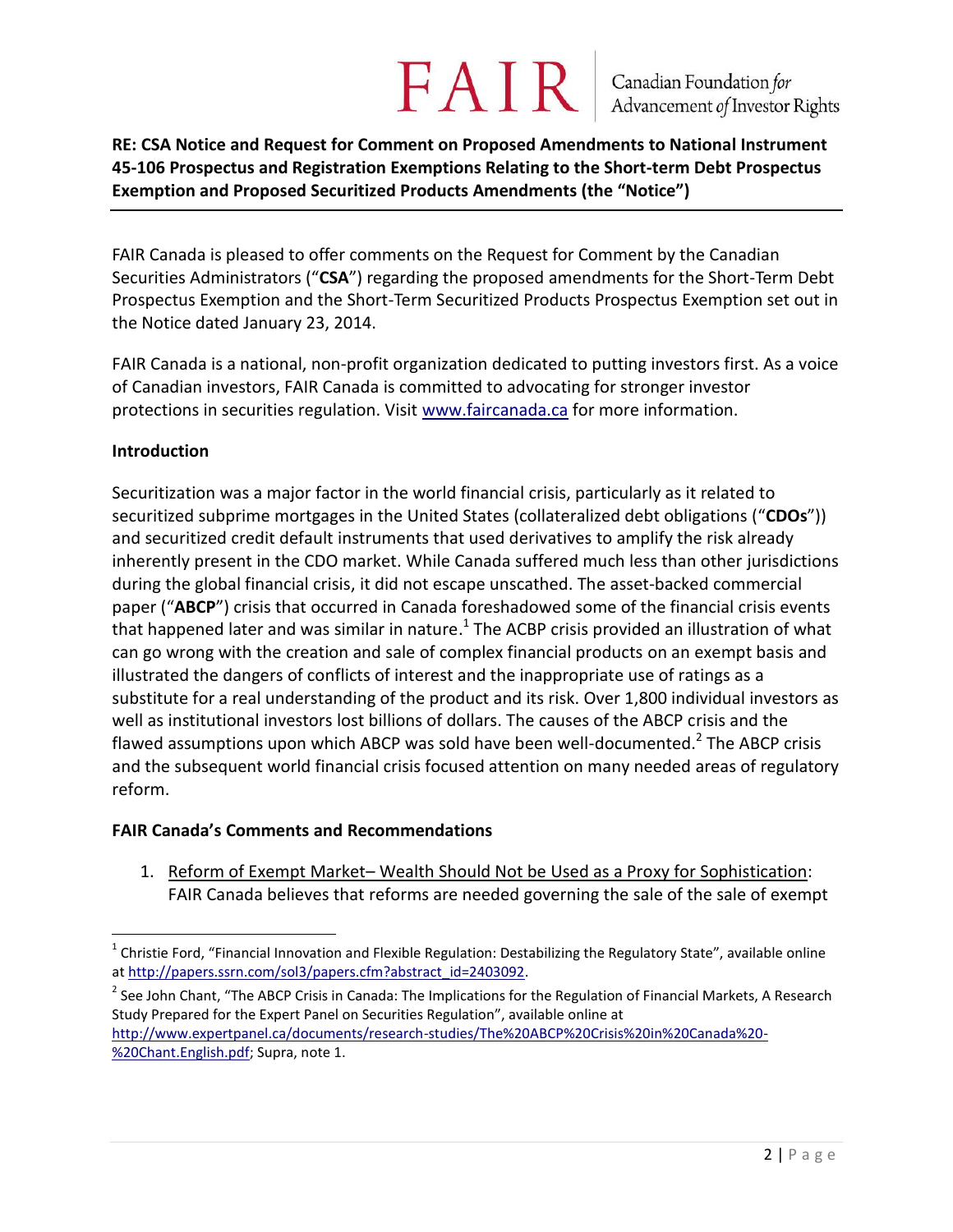# **FAIR** Canadian Foundation for

market products to retail investors, especially complex ones such as securitized products, so that the assumption upon which it is sold, namely that such investors are sophisticated and therefore do not need the disclosure the securities regulatory regime would otherwise provide, actually holds true. Wealth is not a valid or sufficient proxy for sophistication. This is especially true with respect to complex financial products that have proven to be difficult to understand, even by many of the registrants who sold them and credit rating agencies who rated them. The 2011 CSA Proposed Securitized Products Rules<sup>3</sup> ("2011 CSA Proposal") attempted to address this issue by, among other things, restricting the class of investors that are able to rely on prospectus exemptions to purchase securitized products and creating a list of "highly sophisticated" investors who would be eligible securitized product investors. Unfortunately, the current proposal abandons this approach.

- 2. Implement a Statutory Best Interest Standard to Protect Investors: FAIR Canada encourages the CSA to implement a statutory best interest standard for registered dealers and advisers, thereby requiring that clients be placed in exempt securities such as commercial paper, ABCP and securitized products only where such products are in the clients' best interests. This would significantly enhance investor protection.
- 3. Regulation Should not Be Based on Bank ABCP versus Non-Bank ABCP Types: FAIR Canada questions whether a clear distinction can be made between bank ABCP conduits and non-bank ABCP conduits as described in the Notice. According to the academic John Chant<sup>4</sup>, some bank ABCP issues utilized the acquire-to-distribute model whereby bank sponsored conduits acquired assets in order to distribute them and did not solely utilize the originate-to-distribute model whereby the bank would have only placed assets in the trust that originated from the bank or its clients. Canadian banks also sponsored ABCP conduits, holding them off-balance sheet so as to avoid capital requirements. In addition, some banks provided essential liquidity support and credit enhancement to third-party (i.e. non-bank) ABCP conduits which made them viable.<sup>5</sup> FAIR Canada therefore cautions that regulatory approaches need to be cautious in identifying "types" of ABCP and regulating based upon such classifications when there is no bright line.
- 4. Regulatory Regime Should Anticipate Future Market Developments: FAIR Canada also cautions that the CSA should put into place a regulatory regime that will address future market developments and innovations, to the greatest extent possible, rather than only putting in place regulations for the market as it exists today. While currently, according to the CSA Notice, non-bank ABCP is not being issued and the size of the existing market is small, this may not remain the case. According to the IOSCO Final Report on Global

 $\overline{a}$ 

 $^3$  (2011) 34 OSCB 3811

<sup>&</sup>lt;sup>4</sup> Supra, note 2.

<sup>&</sup>lt;sup>5</sup> Supra, note 2, at page 33.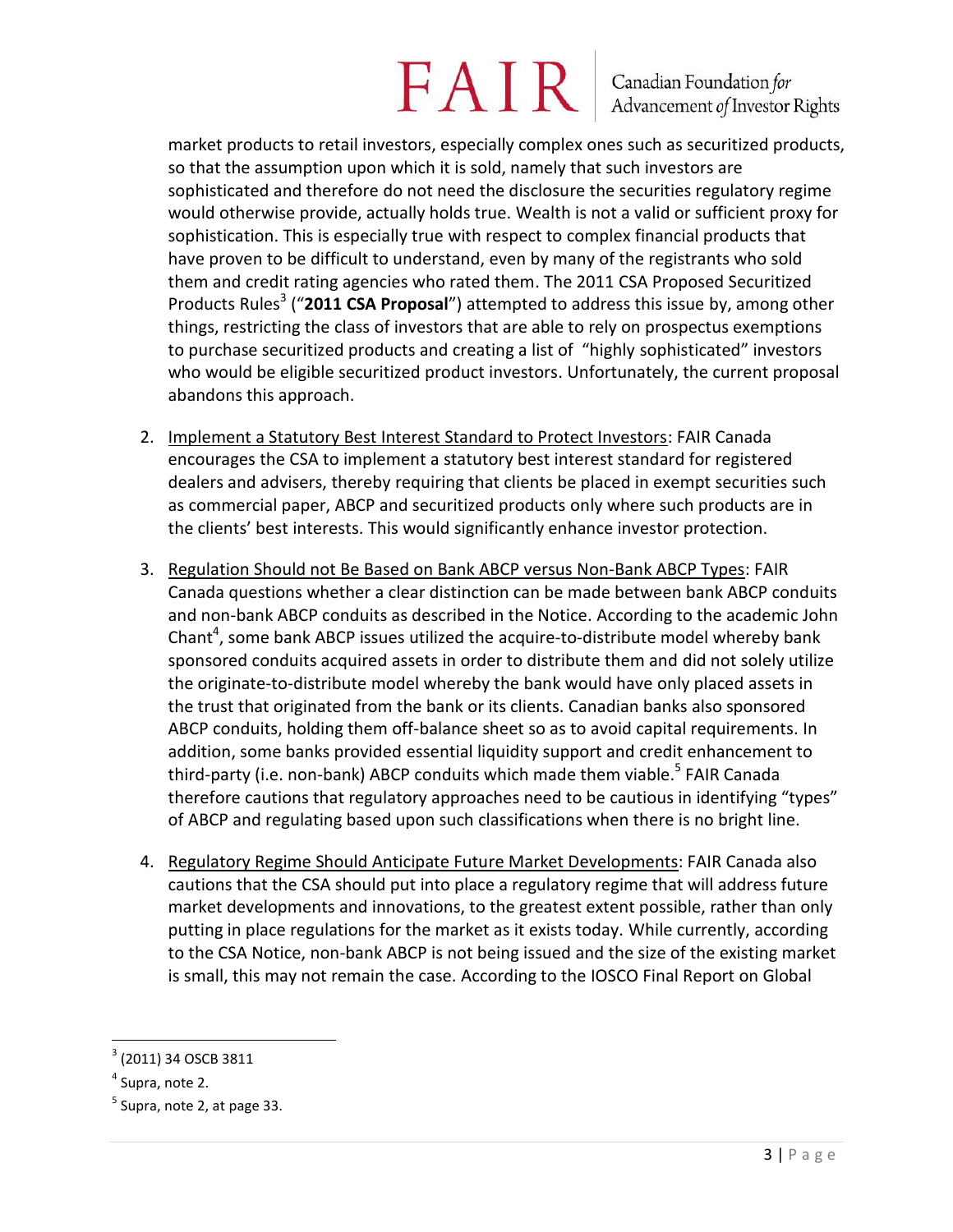# $FAN$  R  $\vert$  Canadian Foundation for

Developments in Securitisation Regulation<sup>6</sup> (the "IOSCO Final Report"), the Canadian securitization market as at January 2012 was \$93.9 billion. In 2011, new issuances returned to levels seen prior to the 2008 recession and the total volume of new asset backed securities and ABCP issuance throughout the year was \$23.4 billion.<sup>7</sup> A recent article in The Economist noted that asset-backed securities, mortgage backed securities and collateralized loan obligations had a "bumper year" in 2013 and more growth is expected.<sup>8</sup>

- 5. In addition, while the majority of securitized products in Canada are now backed by government guarantees, it is far from ideal to have to depend upon the honouring of such guarantees and the use of taxpayers' money to do so, from an investor protection and public policy perspective.
- 6. Ensure Alignment of Incentives and Market Transparency Rather than Heavy Reliance on Credit Rating Agencies: FAIR Canada recommends that regulatory approaches put in place rules that ensure that incentives between securitizers and investors are aligned and that provide enough transparency to market participants to minimize the risk of harm posed to investors or the creation of systemic risk to the greatest extent possible, rather than rely on the type of ABCP sponsor/liquidity provider and the receipt of credit ratings. FAIR Canada is concerned that the proposed exemptions place too much reliance on credit rating agencies. Credit rating agencies played an important role in the ABCP crisis by failing to properly assess the product quality of ABCP. FAIR Canada shares the concern expressed by the CFA in their submission dated March 14, 2014 in respect of the Notice, that "enshrining credit ratings within legislation as the primary standard of reference of investment risk provides an enhanced air of legitimacy to credit raters' opinions. Investors can be misled into thinking that if a certain credit rating is considered "investment grade" by the regulators, then any security carrying that rating may be automatically accepted as an appropriate investment by investors as well."<sup>9</sup> FAIR Canada is of the view that, as credit rating agencies are paid by issuers they rate, the resulting conflicts of interest should inform the extent to which regulators and investors place reliance on such ratings and they should not be a major criterion for allowing the purchase of securities on an exempt basis. The adoption of the designated rating organization rule (adopted in 2012) does not overcome this concern.
- 7. Follow IOSCO's Recommendation to Require Risk Retention (skin in the game): FAIR Canada recommends that the CSA adopt Recommendation 1 of the IOSCO Final Report

 $\overline{a}$ 

 $<sup>6</sup>$  International Organization of Securities Commissions, Final Report on Global Developments in Securitisation</sup> Regulation (November 16, 2012).

<sup>7</sup> *Ibid*. at pages 13-14.

 $^8$  January 11, 2014, The Economist, "Securitisation It's back: Once a cause of the financial world's problems, securitization is now part of the solution".

 $^9$  Letter to CSA from the CFA dated March 14, 2014, available online at http://www.osc.gov.on.ca/en/com\_20140314\_45-106\_canadian-advocacy-council.pdf.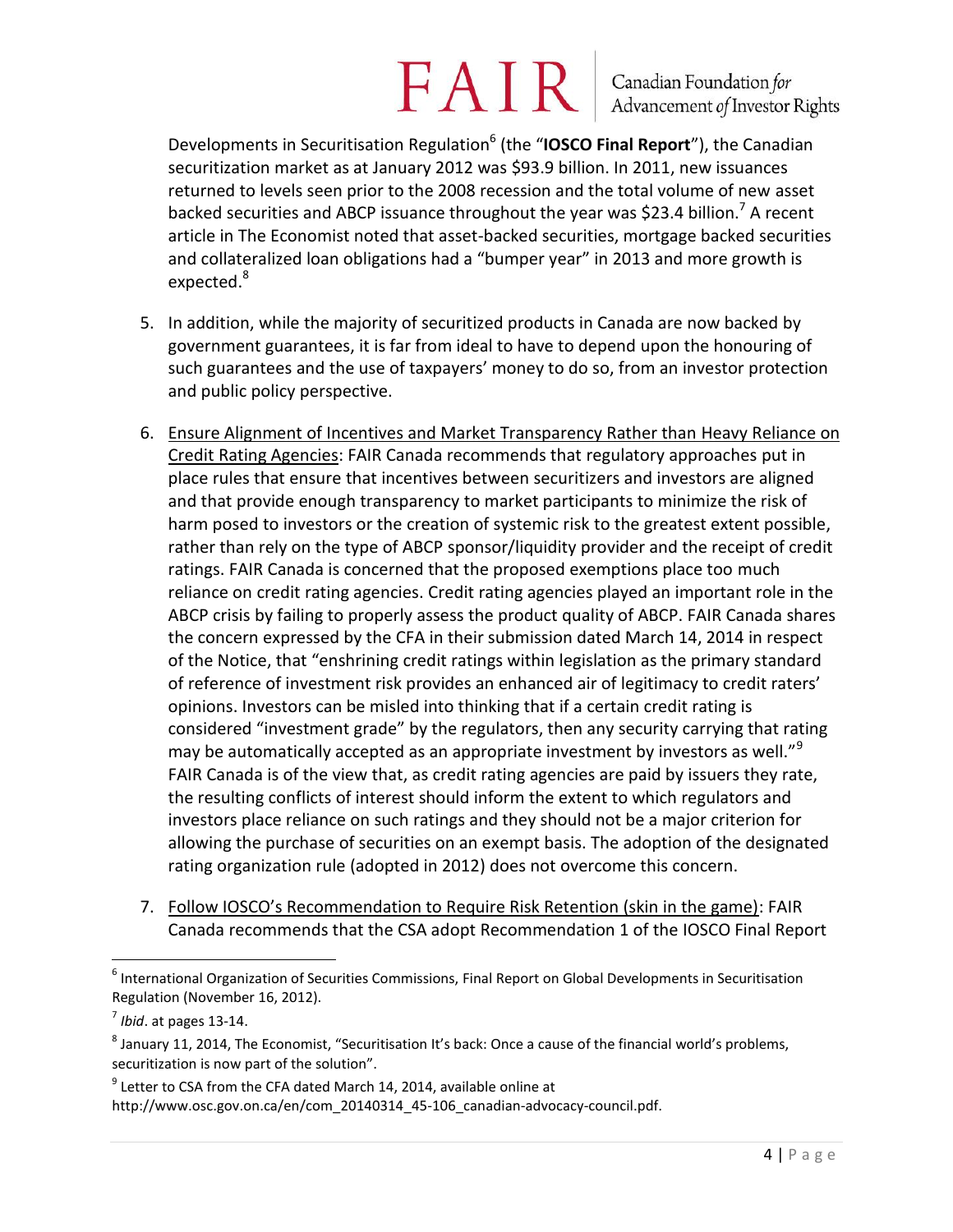## **FAIR** Canadian Foundation for

and mandate retention of risk in securitization products. We refer the CSA to our earlier comments in our submission dated August 31, 2011. $^{10}$  The CSA relies on the fact that in Canada the originator of a pool of assets retains the risk of expected loss through such mechanisms such as over-collateralization, excess spread allocation to investors to offset losses, cash reserve accounts to cover debt service shortfalls and/or subordinated notes issued to originators. The CSA believes, as a result, that mandatory credit risk retention is not necessary. However, none of these measures are mandatory requirements and are at the discretion of the parties involved (the originator and the conduit, who may not be acting at arm's length in all cases). That such structures typically contain them is not the same as requiring credit support measures by regulation. FAIR Canada recommends that the CSA implement credit risk retention requirements for securitization transactions at or above the standards of other leading jurisdictions, such as the United States and the European Union.

- 8. Transparency and Detailed and Complete Information is Necessary: FAIR Canada is of the view that transparency is critically important to help prevent systemic risk from arising and that the market needs to have access to accurate, detailed and complete information about the securitized products. Many of the deficiencies (in liquidity requirements, in the transaction details, in the disclosure of the assets and their originators) were identified as issues long before the ABCP crisis ensued.<sup>11</sup> FAIR Canada believes the current proposals address the level of detail of information provided to investors through Form 45-106F8. However, we refer the CSA to our 2011 comments (in particular at section 4) that FAIR Canada believes that asset originators (from the bottom asset all the way up) should be fully disclosed and that the disclosure in Recommendation 5 of the IOSCO Final Report should be required so that investors have the necessary information to make an informed investment decision. Such disclosure would include providing investors with modeling tools that enable them to conduct cash flow analyses of a given securitization transaction throughout its life and requiring equal access to investors to all documents and data relevant to assess creditworthiness of a given securitization product that are provided to credit rating agencies, consistent with applicable privacy, confidentiality and other laws.
- 9. Earlier Comments by Stakeholders: FAIR Canada notes that the CSA indicates at page 1052 of the Notice that there was some support expressed for the 2011 CSA Proposal. It also states that "the majority of commenters expressed concerns that they were a disproportionate response to the risk posed by Canadian securitization activity." FAIR Canada cautions that retail investors lack the necessary expertise to comment on these proposals, while industry participants have far greater resources to comment. It is

 $\overline{a}$ 

 $^{10}$  Available at <http://faircanada.ca/wp-content/uploads/2011/01/FAIR-Canada-Comments-re-Securitized-Products-Aug.-31-2011.pdf>.

<sup>&</sup>lt;sup>11</sup> Paula Toovey and John Kiff, "Developments and Issues in the Canadian Market for Asset-Backed Commercial Paper, Financial System Review", available online at <http://www.bankofcanada.ca/wpcontent/uploads/2012/02/fsr-0603-toovey.pdf>.